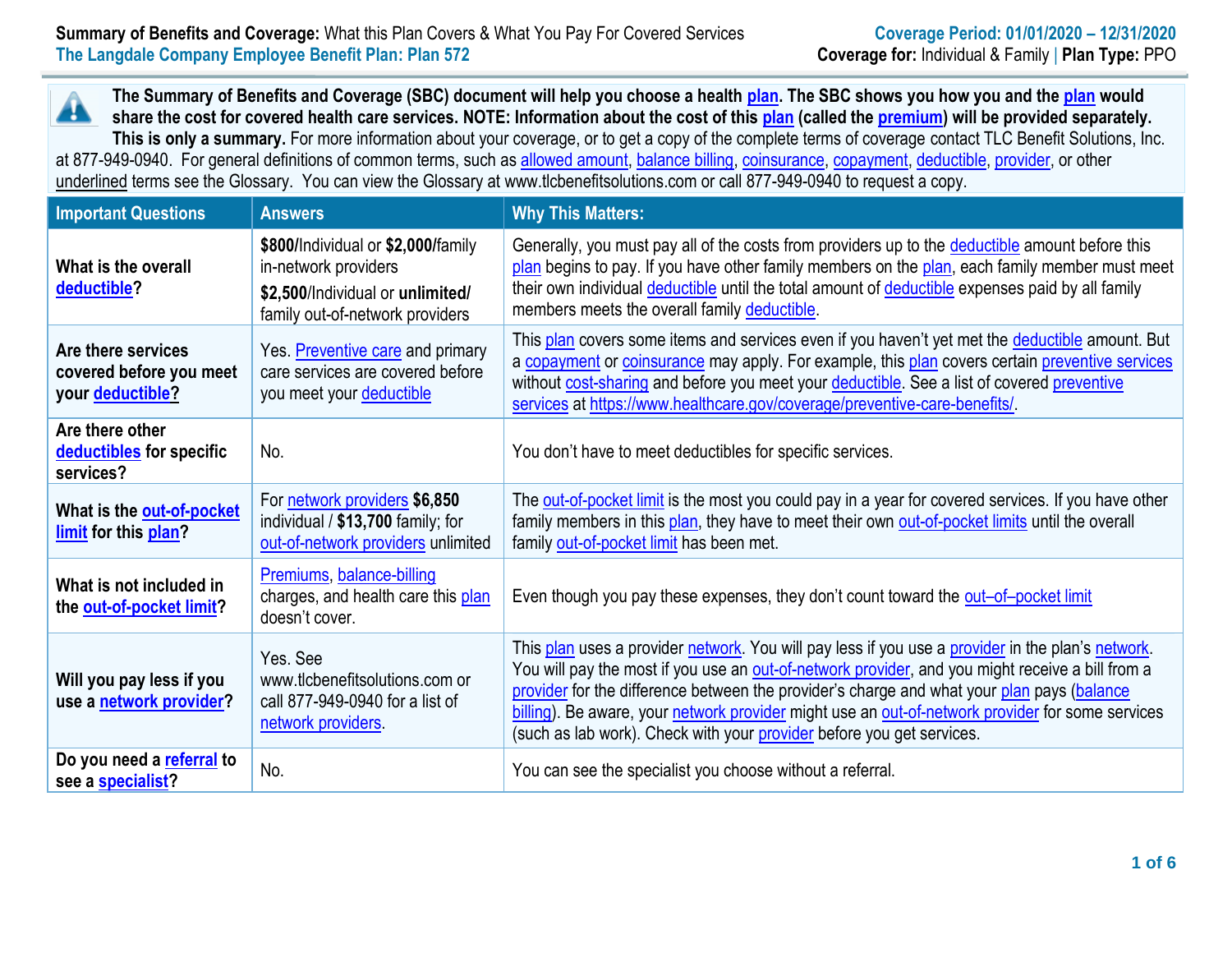

All **[copayment](https://www.healthcare.gov/sbc-glossary/#copayment)** and **[coinsurance](https://www.healthcare.gov/sbc-glossary/#coinsurance)** costs shown in this chart are after your **[deductible](https://www.healthcare.gov/sbc-glossary/#deductible)** has been met, if a **[deductible](https://www.healthcare.gov/sbc-glossary/#deductible)** applies.

|                                                                                                                                                  |                                                     | <b>What You Will Pay</b>                                                                                                                                                     |                                                                        |                                                                                                                                                                                                                                                                                                           |  |
|--------------------------------------------------------------------------------------------------------------------------------------------------|-----------------------------------------------------|------------------------------------------------------------------------------------------------------------------------------------------------------------------------------|------------------------------------------------------------------------|-----------------------------------------------------------------------------------------------------------------------------------------------------------------------------------------------------------------------------------------------------------------------------------------------------------|--|
| <b>Common</b><br><b>Medical Event</b>                                                                                                            | <b>Services You May Need</b>                        | <b>Network Provider</b><br>(You will pay the least)                                                                                                                          | <b>Out-of-Network</b><br><b>Provider</b><br>(You will pay the<br>most) | <b>Limitations, Exceptions, &amp; Other Important</b><br><b>Information</b>                                                                                                                                                                                                                               |  |
|                                                                                                                                                  | Primary care visit to treat an<br>injury or illness | \$25 copay/office visit and<br>deductible and 20% coinsurance<br>for other outpatient services                                                                               | 50% coinsurance                                                        | Coverage is limited to one (1) visit per day.                                                                                                                                                                                                                                                             |  |
| If you visit a health<br>care provider's office<br>or clinic                                                                                     | <b>Specialist visit</b>                             | \$50 copay/visit                                                                                                                                                             | 50% coinsurance                                                        | Chiropractic services are limited to 20 visits<br>per year. Acupuncture services are limited to<br>10 visits per year.                                                                                                                                                                                    |  |
|                                                                                                                                                  | Preventive care/screening/<br>immunization          | No charge                                                                                                                                                                    | 50% coinsurance                                                        | You may have to pay for services that aren't<br>preventive. Ask your provider if the services<br>you need are preventive. Then check what<br>your plan will pay for.                                                                                                                                      |  |
| If you have a test                                                                                                                               | Diagnostic test (x-ray, blood<br>work)              | 20% coinsurance                                                                                                                                                              | 50% coinsurance                                                        | Prior Authorization may be required                                                                                                                                                                                                                                                                       |  |
|                                                                                                                                                  | Imaging (CT/PET scans, MRIs)                        | 20% coinsurance                                                                                                                                                              | 50% coinsurance                                                        | Prior Authorization may be required                                                                                                                                                                                                                                                                       |  |
| If you need drugs to                                                                                                                             | Generic drugs                                       | \$15 copay/ prescription<br>(retail order)<br>\$45 copay/ prescription<br>(retail 90 network)                                                                                | Non-Preferred<br>Provider:<br>\$25 copay/<br>31-day supply             | Covers up to a 34-day supply or 90-day<br>(retail prescription);<br>Disease Management members pay \$10 and<br>\$30, respectively (Network Provider).<br>Diabetes Management members pay \$5 for<br>34-day supply, at approved Pharmacy stores.                                                           |  |
| treat your illness or<br>condition<br>More information about<br>prescription drug<br>coverage is available at<br>www.tlcbenefitsolutions.<br>com | Preferred brand drugs                               | \$40 copay or 20% coinsurance<br>(Greater Amount)/<br>prescription (retail order)<br>\$120 copay or 20% coinsurance<br>(Greater Amount)/ prescription<br>(retail 90 network) | Non-Preferred<br>Provider:<br>\$50 copay or 20%<br>/31-day supply      | Covers up to a 34-day supply or 90-day (retail<br>prescription);<br>Therapy Class Restrictions Apply.<br>Disease Management members pay \$30 (or<br>20%) and \$90 (or 20%), respectively (Network<br>Provider).<br>Diabetes Management members pay \$5 for<br>34-day supply, at approved Pharmacy stores. |  |
|                                                                                                                                                  | Non-preferred brand drugs                           | \$75 copay or 30% coinsurance<br>(Greater Amount)/<br>prescription (retail order)                                                                                            | Non-Preferred<br>Provider:<br>\$90 copay or 30%<br>/31-day supply      | Covers up to a 34-day supply or 90-day (retail<br>prescription);<br>Therapy Class Restrictions Apply.<br>Disease Management members pay the                                                                                                                                                               |  |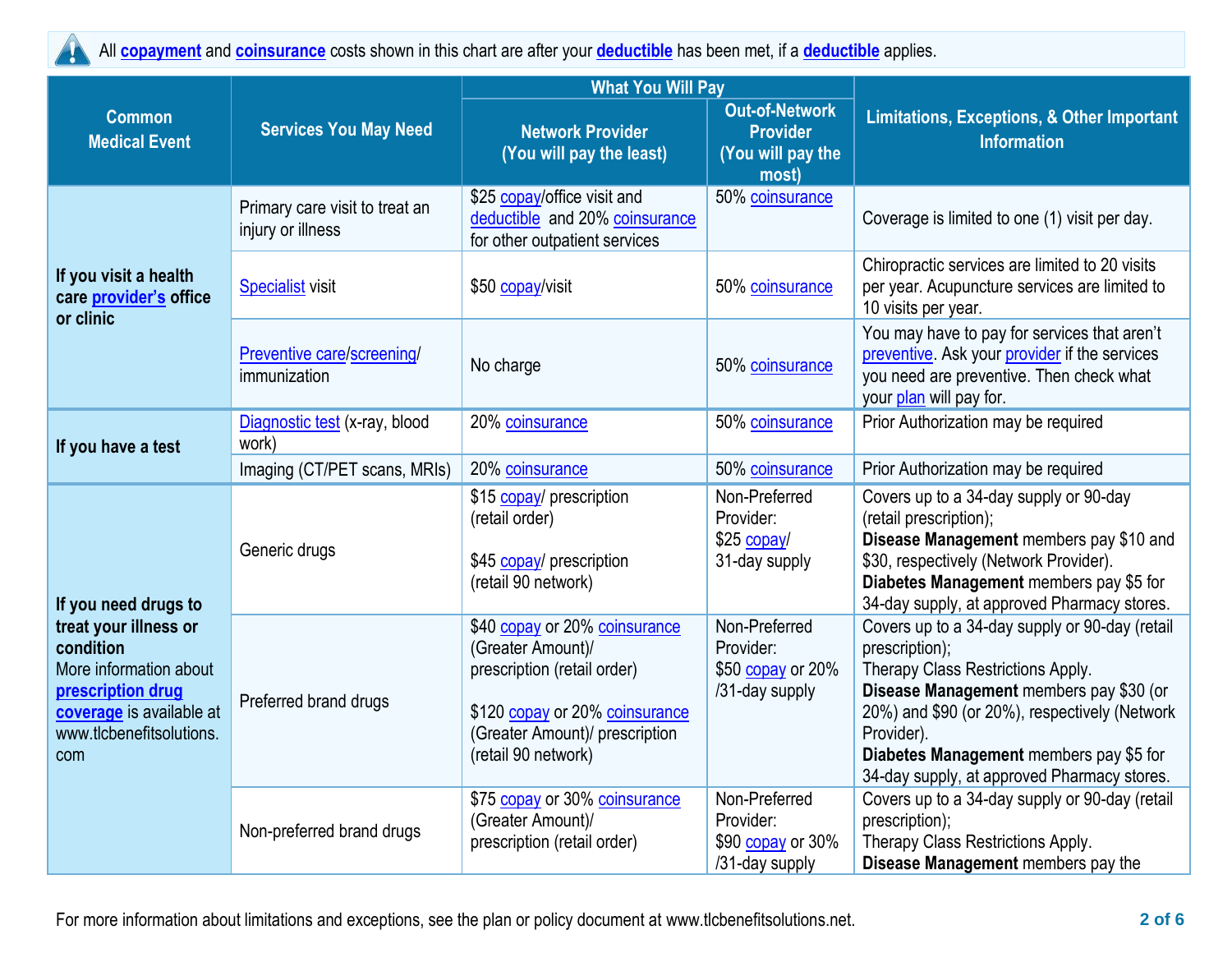|                                                                  | <b>Services You May Need</b>                      | <b>What You Will Pay</b>                                                                |                                                                        |                                                                                                        |  |
|------------------------------------------------------------------|---------------------------------------------------|-----------------------------------------------------------------------------------------|------------------------------------------------------------------------|--------------------------------------------------------------------------------------------------------|--|
| <b>Common</b><br><b>Medical Event</b>                            |                                                   | <b>Network Provider</b><br>(You will pay the least)                                     | <b>Out-of-Network</b><br><b>Provider</b><br>(You will pay the<br>most) | <b>Limitations, Exceptions, &amp; Other Important</b><br><b>Information</b>                            |  |
|                                                                  |                                                   | \$225 copay or 30% coinsurance<br>(Greater Amount)/ prescription<br>(retail 90 network) |                                                                        | same amount.<br>Diabetes Management members pay \$5 for<br>34-day supply, at approved Pharmacy stores. |  |
|                                                                  | <b>Specialty drugs</b>                            | <b>Not Covered</b>                                                                      | <b>Not Covered</b>                                                     | Specialty Concierge services available                                                                 |  |
| If you have outpatient                                           | Facility fee (e.g., ambulatory<br>surgery center) | 20% coinsurance                                                                         | 20% coinsurance                                                        | Prior Authorization is required                                                                        |  |
| surgery                                                          | Physician/surgeon fees                            | 20% coinsurance                                                                         | 50% coinsurance                                                        | Prior Authorization is required                                                                        |  |
|                                                                  | <b>Emergency room care</b>                        | \$200/day copay                                                                         | \$200/day copay                                                        | None                                                                                                   |  |
| If you need immediate<br>medical attention                       | <b>Emergency medical</b><br>transportation        | 20% coinsurance                                                                         | 20% coinsurance                                                        | None                                                                                                   |  |
|                                                                  | <b>Urgent care</b>                                | \$50 copay/visit                                                                        | 50% coinsurance                                                        | None                                                                                                   |  |
| If you have a hospital                                           | Facility fee (e.g., hospital room)                | 20% coinsurance                                                                         | 20% coinsurance                                                        | Prior Authorization is required                                                                        |  |
| stay                                                             | Physician/surgeon fees                            | 20% coinsurance                                                                         | 50% coinsurance                                                        | None                                                                                                   |  |
| If you need mental<br>health, behavioral<br>health, or substance | <b>Outpatient services</b>                        | \$25 copay/office visit and 20%<br>coinsurance for other outpatient<br>services         | 50% coinsurance                                                        | None                                                                                                   |  |
| abuse services                                                   | Inpatient services                                | 20% coinsurance                                                                         | 20% coinsurance                                                        | Prior Authorization is required                                                                        |  |
|                                                                  | Office visits                                     | \$50 copay/visit                                                                        | 50% coinsurance                                                        | Cost sharing does not apply to certain<br>preventive services.                                         |  |
| If you are pregnant                                              | Childbirth/delivery professional<br>services      | 20% coinsurance                                                                         | 50% coinsurance                                                        | None                                                                                                   |  |
|                                                                  | Childbirth/delivery facility<br>services          | 20% coinsurance                                                                         | 20% coinsurance                                                        | Prior Authorization is required for longer than<br>expected stays                                      |  |
|                                                                  | Home health care                                  | 20% coinsurance                                                                         | 50% coinsurance                                                        | 1 visit/day and 120 days/year. Prior<br>Authorization is required                                      |  |
| If you need help                                                 | <b>Rehabilitation services</b>                    | 20% coinsurance                                                                         | 50% coinsurance                                                        | Prior Authorization is required                                                                        |  |
| recovering or have<br>other special health                       | <b>Habilitation services</b>                      | 20% coinsurance                                                                         | 50% coinsurance                                                        | Prior Authorization is required                                                                        |  |
| needs                                                            | <b>Skilled nursing care</b>                       | 20% coinsurance                                                                         | 50% coinsurance                                                        | 120 days/year. Prior Authorization is required                                                         |  |
|                                                                  | Durable medical equipment                         | 20% coinsurance                                                                         | 50% coinsurance                                                        | Prior Authorization may be required                                                                    |  |
|                                                                  | <b>Hospice services</b>                           | No Charge (Includes Home                                                                | 20% coinsurance                                                        | 30 day/benefit period. Prior Authorization is                                                          |  |

For more information about limitations and exceptions, see the plan or policy document at www.tlcbenefitsolutions.net. **3 of 6**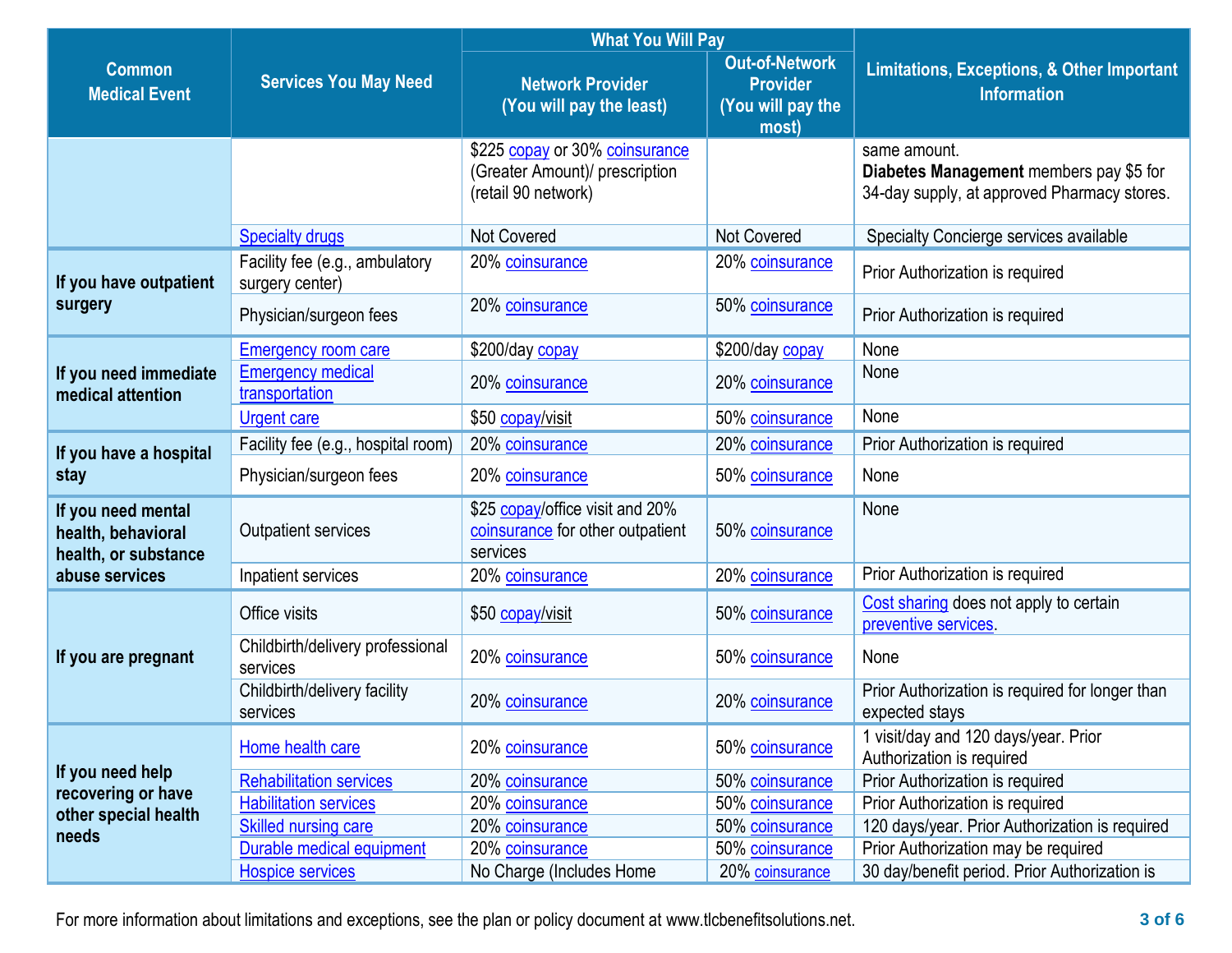|                                           | <b>Services You May Need</b> | <b>What You Will Pay</b>                            |                                                                        |                                                                  |
|-------------------------------------------|------------------------------|-----------------------------------------------------|------------------------------------------------------------------------|------------------------------------------------------------------|
| <b>Common</b><br><b>Medical Event</b>     |                              | <b>Network Provider</b><br>(You will pay the least) | <b>Out-of-Network</b><br><b>Provider</b><br>(You will pay the<br>most) | Limitations, Exceptions, & Other Important<br><b>Information</b> |
|                                           |                              | Health by Hospice)                                  |                                                                        | required                                                         |
|                                           | Children's eye exam          | Not covered                                         | Not covered                                                            | None                                                             |
| If your child needs<br>dental or eye care | Children's glasses           | Not covered                                         | Not covered                                                            | None                                                             |
|                                           | Children's dental check-up   | Not covered                                         | Not covered                                                            | None                                                             |

## **Excluded Services & Other Covered Services:**

| Services Your Plan Generally Does NOT Cover (Check your policy or plan document for more information and a list of any other excluded services.)         |                                                                                                                                                        |                                                                                                     |  |  |
|----------------------------------------------------------------------------------------------------------------------------------------------------------|--------------------------------------------------------------------------------------------------------------------------------------------------------|-----------------------------------------------------------------------------------------------------|--|--|
| <b>Bariatric Surgery</b><br><b>Cosmetic Surgery</b><br>Dental Care<br>Hearing Aids (with the exception of hearing<br>aids for children age 18 and under) | Home Health Aide, when not provided by Hospice<br><b>Infertility Treatment</b><br>Long-term Care<br>Non-emergency Care when traveling outside the U.S. | <b>Private-duty Nursing</b><br>Routine Eye Care<br>Routine Foot Care<br><b>Weight Loss Programs</b> |  |  |
| Other Covered Services (Limitations may apply to these services. This isn't a complete list. Please see your plan document.)                             |                                                                                                                                                        |                                                                                                     |  |  |
| Acupuncture                                                                                                                                              | Chiropractic Care                                                                                                                                      | Orthospinology                                                                                      |  |  |

Your Rights to Continue Coverage: There are agencies that can help if you want to continue your coverage after it ends. The contact information for those agencies is: the Department of Labor's Employee Benefits Security Administration at 1-866-444-EBSA (3272) or [www.dol.gov/ebsa/healthreform.](http://www.dol.gov/ebsa/healthreform) Other coverage options may be available to you too, including buying individual insurance coverage through the Health Insurance [Marketplace.](https://www.healthcare.gov/sbc-glossary/#marketplace) For more information about the [Marketplace,](https://www.healthcare.gov/sbc-glossary/#marketplace) visit [www.HealthCare.gov](http://www.healthcare.gov/) or call 1-800-318-2596.

Your Grievance and Appeals Rights: There are agencies that can help if you have a complaint against your [plan](https://www.healthcare.gov/sbc-glossary/#plan) for a denial of a [claim.](https://www.healthcare.gov/sbc-glossary/#claim) This complaint is called a [grievance](https://www.healthcare.gov/sbc-glossary/#grievance) or [appeal.](https://www.healthcare.gov/sbc-glossary/#appeal) For more information about your rights, look at the explanation of benefits you will receive for that medica[l claim.](https://www.healthcare.gov/sbc-glossary/#claim) Your [plan](https://www.healthcare.gov/sbc-glossary/#plan) documents also provide complete information to submit a [claim,](https://www.healthcare.gov/sbc-glossary/#claim) [appeal,](https://www.healthcare.gov/sbc-glossary/#appeal) or a [grievance](https://www.healthcare.gov/sbc-glossary/#grievance) for any reason to your [plan.](https://www.healthcare.gov/sbc-glossary/#plan) For more information about your rights, this notice, or assistance, contact TLC Benefit Solutions, Inc. at 1-877-949-0940. You may also contact the U.S. Department of Labor, Employee Benefits Security Administration at 1-866-444- EBSA (3272) or [www.dol.gov/ebsa/healthreform.](http://www.dol.gov/ebsa/healthreform)

## **Does this plan provide Minimum Essential Coverage? Yes.**

If you don't have [Minimum Essential Coverage](https://www.healthcare.gov/sbc-glossary/#minimum-essential-coverage) for a month, you'll have to make a payment when you file your tax return unless you qualify for an exemption from the requirement that you have health coverage for that month.

## **Does this plan meet the Minimum Value Standards? Yes.**

If your [plan](https://www.healthcare.gov/sbc-glossary/#plan) doesn't meet the [Minimum Value Standards,](https://www.healthcare.gov/sbc-glossary/#minimum-value-standard) you may be eligible for a [premium tax credit](https://www.healthcare.gov/sbc-glossary/#premium-tax-credits) to help you pay for a plan through the [Marketplace.](https://www.healthcare.gov/sbc-glossary/#marketplace)

For more information about limitations and exceptions, see the plan or policy document at www.tlcbenefitsolutions.net. **4 of 6**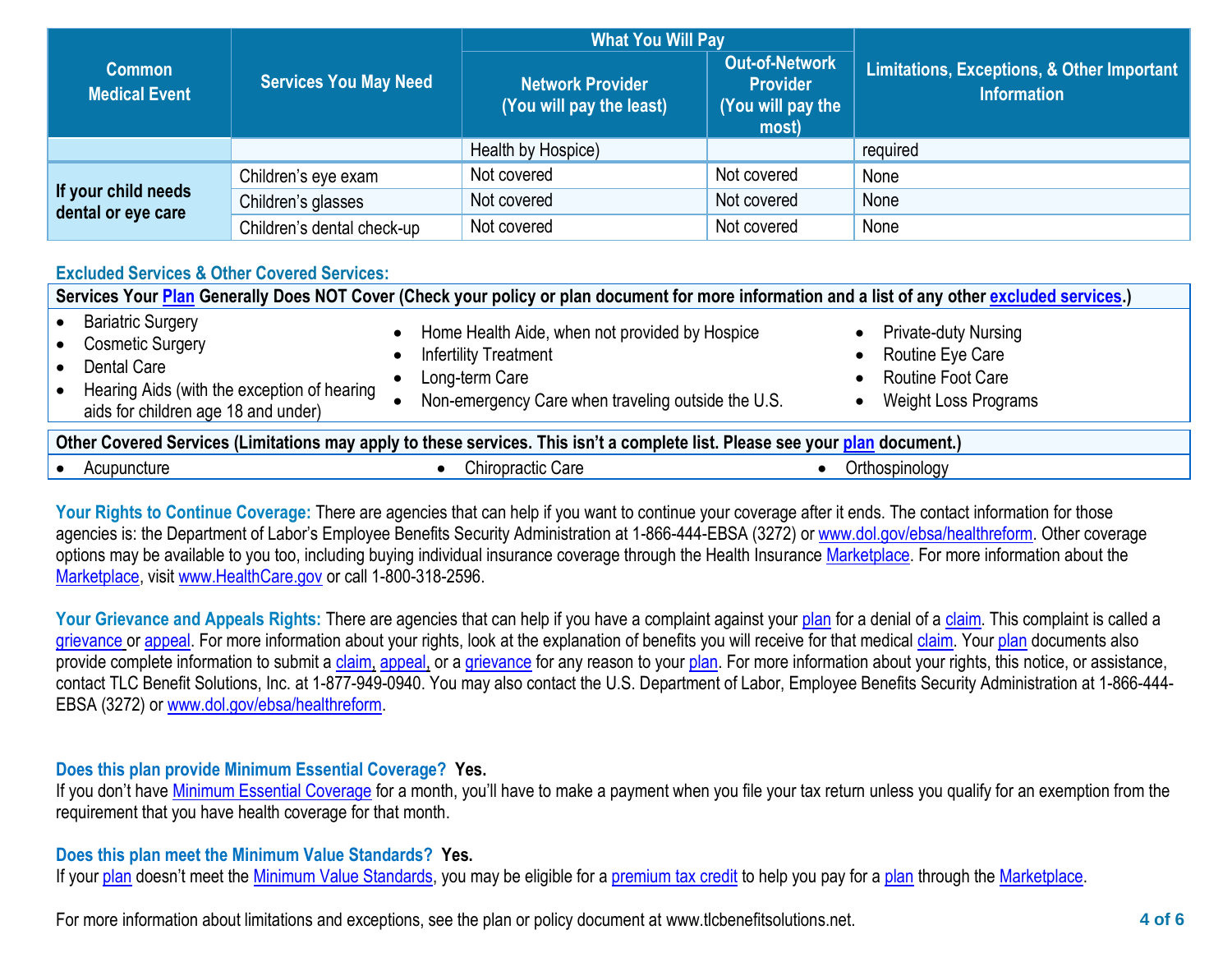## **Language Access Services:**

Para obtener asistencia en Español, llame al 1-877-949-0940.

––––––––––––––––––––––*To see examples of how this plan might cover costs for a sample medical situation, see the next section.–––––––––––*–––––––––––